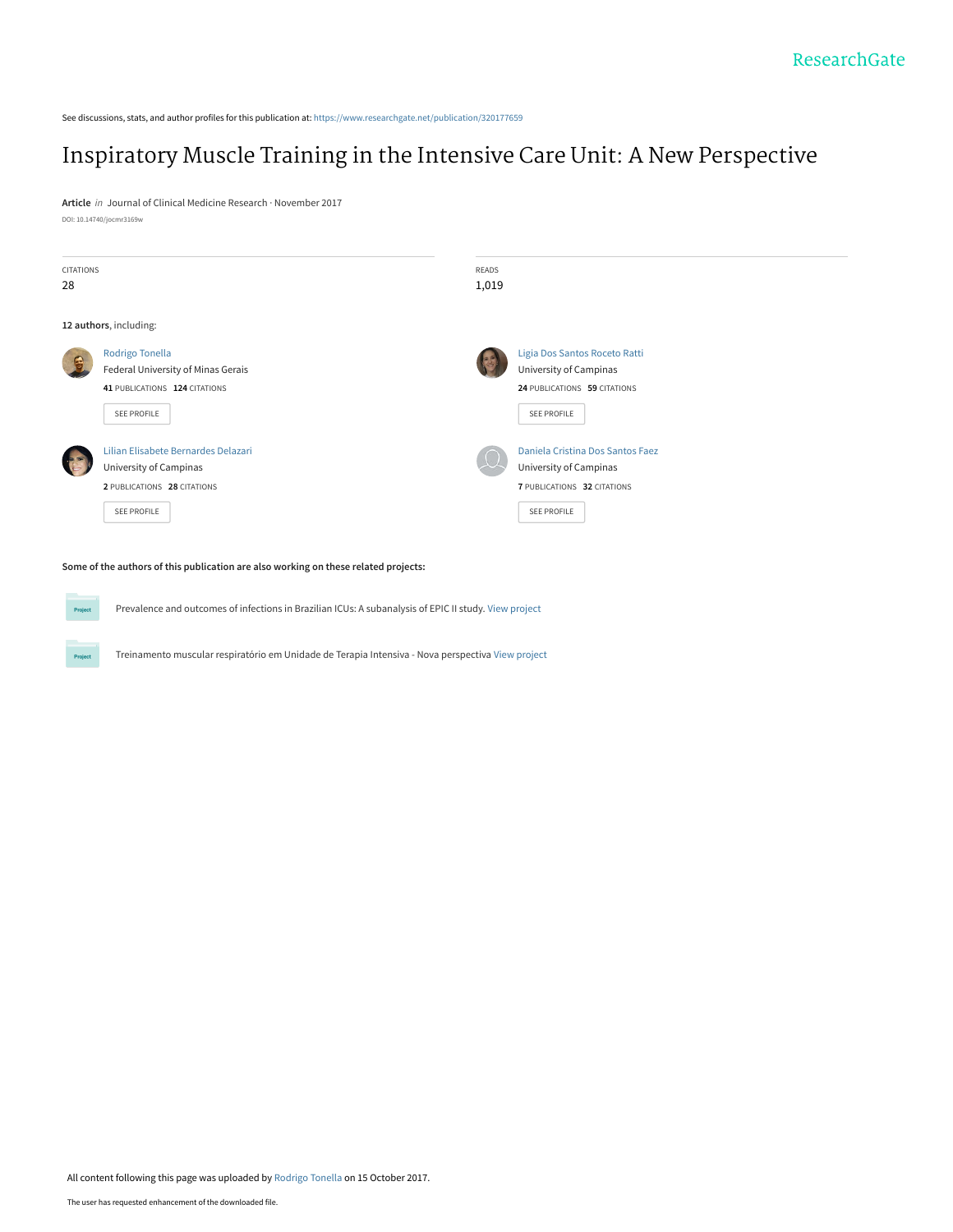

# Inspiratory Muscle Training in the Intensive Care Unit: A New **Perspective**

Rodrigo Marques Tonella<sup>a, d</sup>, Ligia Dos Santos Roceto Ratti<sup>a</sup>, Lilian Elisabete Bernardes Delazari<sup>a</sup>, Carlos Fontes Junior<sup>a</sup>, Paula Lima Da Silva<sup>a</sup>, Aline Ribeiro Da Silva Herran<sup>a</sup>, Daniela Cristina Dos Santos Faez<sup>a</sup>, Ivete Alonso Bredda Saad<sup>a</sup>, Luciana Castilho De Figueiredo<sup>a</sup>, Rui Moreno<sup>b</sup>, Desanka Dragosvac<sup>c</sup>, Antonio Luis Eiras Falcaoc

# **Abstract**

**Background:** Prolonged use of mechanical ventilation (MV) leads to weakening of the respiratory muscles, especially in patients subjected to sedation, but this effect seems to be preventable or more quickly reversible using respiratory muscle training. The aims of the study were to assess variations in respiratory and hemodinamic parameters with electronic inspiratory muscle training (EIMT) in tracheostomized patients requiring MV and to compare these variations with those in a group of patients subjected to an intermittent nebulization program (INP).

**Methods:** This was a pilot, prospective, randomized study of tracheostomized patients requiring MV in one intensive care unit (ICU). Twenty-one patients were randomized: 11 into the INP group and 10 into the EIMT group. Two patients were excluded in experimental group because of hemodynamic instability.

**Results:** In the EIMT group, maximal inspiratory pressure (MIP) after training was significantly higher than that before ( $P = 0.017$ ), there were no hemodynamic changes, and the total weaning time was shorter than in the INP group ( $P = 0.0192$ ).

**Conclusion:** The EIMT device is safe, promotes an increase in MIP, and leads to a shorter ventilator weaning time than that seen in patients treated using INP.

**Keywords:** Diaphragm; Respiratory insufficiency; Ventilator weaning; Intensive care

Manuscript submitted August 29, 2017, accepted September 18, 2017

doi: https://doi.org/10.14740/jocmr3169w

#### **Introduction**

The main goals of invasive ventilatory support are to promote normal alveolar ventilation and effective gas exchange, to treat the underlying disease, and to reverse respiratory failure [1]. However, the disuse of the respiratory muscles that occurs alongside such controlled ventilation weakens the muscles [2] and decreases diaphragm strength in a manner that is logarithmically proportional to the duration of mechanical ventilation (MV) [3] and to the use of sedation and muscle blockers [4]. Episodes of sepsis, extended MV, and severe polyneuropathy [5] exacerbate the harmful effects on respiratory muscular function and can lead to long dependence from MV [6].

The process of weaning from MV involves the patient initially spending approximately 40% of their time on MV [7]. Unfortunately, especially when the weaning process started late, the significant loss of muscle strength means that between 5% and 15% of patients being weaned repeatedly fail to regain respiratory autonomy [6].

The extended use of MV is associated with high daily cost of hospitalization and a higher mortality [8]; therefore, pulmonary rehabilitation interventions have been decreasing hospitalization time and substantially reducing hospital costs [9].

Respiratory muscle training reverses weakness and improves endurance [10]. The training can result in a significant increase in the maximal inspiratory pressure (MIP) [11], as well as successful weaning of patients who have failed repeatedly [12]. Muscle training is safe, with no adverse hemodynamic or respiratory repercussions that would necessitate discontinuing the procedure, even in patients whose condition is severe [13].

New technologies are available for respiratory muscle training. Electronic devices play a key role in increasing the respiratory performance of recreational runners [14]. The safety of these devices using inspiratory loads of up to 60% MIP has been confirmed in normal individuals. Specifically, when this limit was applied, the resulting hemodynamic variations were within the normal range [15].

Souza et al [16] used an electronic device for inspiratory muscle training (IMT) in a tracheostomized patient on MV who had a neuromuscular disease; the investigators observed an increase in MIP, detected no significant hemodynamic repercus-

a School of Medical Sciences, Intensive Care Unit of Clinical Hospital, State University of Campinas (UNICAMP), Campinas, Sao Paulo, Brazil bNeurological Intensive Care Unit, Sao Jose Hospital, Lisboa, Portugal c School of Medical Sciences, Intensive Care Unit of Clinical Hospital, Department of Surgery, State University of Campinas (UNICAMP), Campinas, Sao Paulo, Brazil

dCorresponding Author: Rodrigo Marques Tonella, School of Medical Sciences, Intensive Care Unit of Clinical Hospital, State University of Campinas (UNICAMP), Vital Brazil St. 251, Sao Paulo 13083-888, Brazil. Email: digomato@gmail.com

Articles © The authors | Journal compilation © J Clin Med Res and Elmer Press Inc™ | www.jocmr.org

This article is distributed under the terms of the Creative Commons Attribution Non-Commercial 4.0 International License, which permits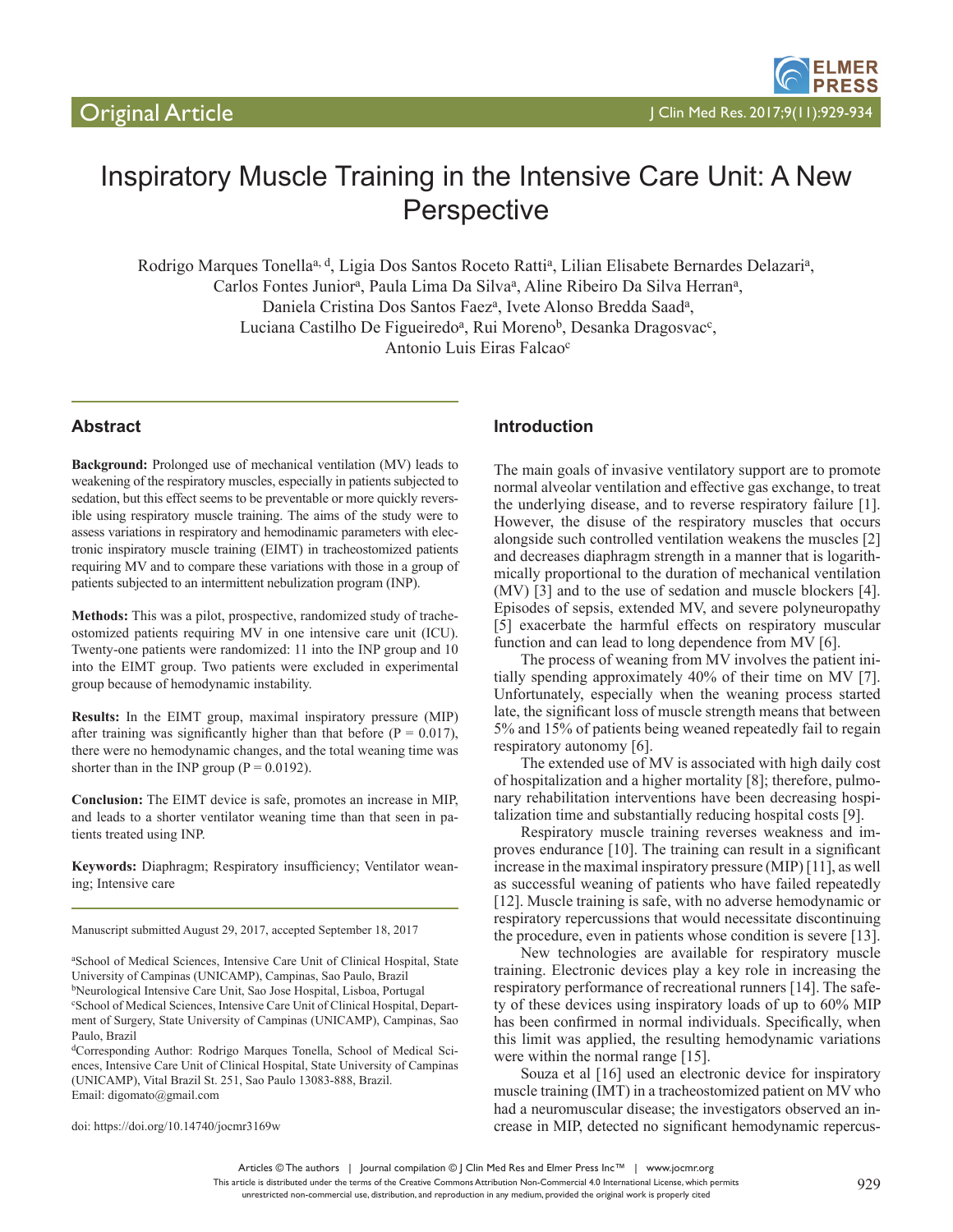| <b>Criteria</b>                  | <b>Requirements</b>                       |  |  |
|----------------------------------|-------------------------------------------|--|--|
| Age                              | $> 18$ years old                          |  |  |
| Partial arterial oxygen tension  | $>60$ mm Hg                               |  |  |
| Fraction of inspired oxygen      | ${}^{<}0.6$                               |  |  |
| Oxygen saturation index          | $\geq 100$                                |  |  |
| Mean arterial pressure           | $\geq 80$ mm Hg $\leq 110$ mm Hg          |  |  |
| Analgesia and sedation           | Without analgesia/sedation more than 24 h |  |  |
| Ventilatory modality             | Assisted/controlled or spontaneous        |  |  |
| Pressure support ventilation     | $\geq 10$ cm H <sub>2</sub> O             |  |  |
| Positive end-expiratory pressure | $\leq 10$ cm H <sub>2</sub> O             |  |  |
| Respiratory rate                 | $\leq$ 30 breaths/min                     |  |  |
| Arterial oxygen saturation       | $> 90\%$                                  |  |  |
| Body temperature                 | $\geq$ 36.5 °C ≤ 38.5 °C                  |  |  |
| Body mass index                  | $\leq 40 \text{ kg/m}^2$                  |  |  |

#### **Table 1.** Inclusion Criteria

sions, and reported successful invasive weaning from MV.

With this in mind, we assessed variation in respiratory and hemodynamic parameters in tracheostomized patients who were subjected to electronic IMT (EIMT). Further, this group was compared with a group of patients subjected to an intermittent nebulization program (INP); the groups were compared in terms of MIP, rapid shallow breathing index (RSBI), duration of MV, and total weaning time.

# **Methods**

This was a pilot, prospective, randomized study involving tracheostomized patients hospitalized in the intensive care unit (ICU) of the Clinical Hospital at the State University of Campinas. The Research Ethics Committee of the same institution (report No. 403/626) approved this study. The patients' legal representatives read, accepted, and signed an informed consent form (ICF), allowing patient enrollment in the study (registered in The Brazilian Clinical Trials - REBeC, number U1111-1156-3177).

From October 2013 to January 2014, 25 consecutive patients were selected. Twenty-one tracheostomized patients meeting the inclusion criteria were enrolled (Table 1). Patients were excluded from this study when presented injury of phrenic nerve, neuromuscular disease, or musculoskeletal disorders, necessity of more than 1 aspiration per hour, or who had used home MV before hospitalization.

The patients were randomized into two groups: INP and EIMT. The randomization was performed using closed envelopes, the selection being performed by one of the authors of the study accompanied by an employee of the same institution who was not participating in the research. Weaning success was defined as breathing without MV for 48 consecutive hours. Prior to data collection, each patient received physical therapy comprising bronchial hygiene therapy, tracheal and oral cavity aspiration, and positioning in bed with the head lifted at an angle of at least 30°.

Three MIP readings were obtained from each patient daily using a digital manovacuometer (MVD300; GlobalMed®, MDI Produtos e Sistemas Ltda Novo, Hamburgo, Brazil). The measurement involved a one-way valve connected to both the tracheostomy tube and the equipment, a 20-s occlusion, a 1-min break between measurements, and selection of the highest MIP value. The RSBI was also checked daily using a ventilometer (Wright® Mark-8, inspector inspire health Ltd, Hertford, England).

The fraction of inspired oxygen was adjusted to 100% for 2 min before the MIP and RSBI measurements were obtained.

In the INP group following institutional protocol, the patients were subjected to an INP using a T-piece for a progressively increasing duration, until they had completed 48 h of respiratory autonomy on continuous nebulization. INP was discontinued when the patient showed two or more of the clinical criteria characterizing respiratory failure: respiratory rate over than 35 cycles/min; oxygen arterial saturation less than 90%; heart rate over than 130 beats/min; systolic blood pressure over than 180 mm Hg or less than 90 mm Hg; signs and symptoms like agitation, sweating, change in consciousness level and thoracoabdominal asynchrony.

In the EIMT group, patients underwent training using a POWER breathe® KH2 (IMT Technologies Ltd, Birmingham, England) electronic inspiratory training device. The manual mode was selected and 30 repetitions were divided into three series of 10 with a 1-min break between each series. EIMT was performed twice a day using a resistive load of 30% of the initial MIP and readjusted daily, with a 10% increase on each training day.

Hemodynamic and respiratory parameters were monitored before and after each training session: heart rate (HR), mean arterial pressure (MAP), arterial oxygen saturation  $(SpO<sub>2</sub>)$ , and respiratory rate (RR). Additionally, in the EIMT group, hemodynamic and respiratory parameters were monitored during training (Table 2).

In the EIMT group, the training was to be discontinued if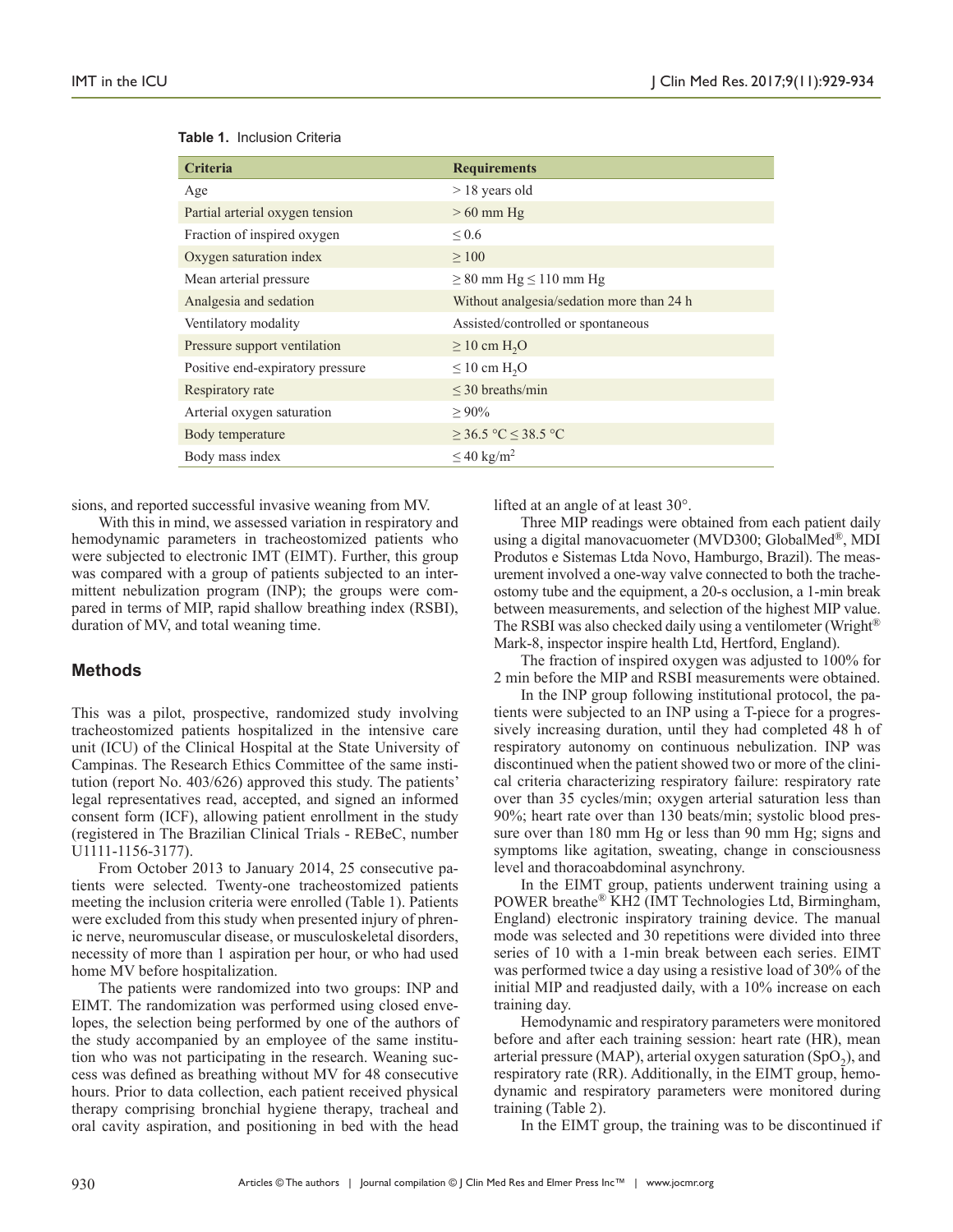| <b>Demographics</b>             | INP group $(N = 8)$ | EIMT group $(N = 11)$ |  |
|---------------------------------|---------------------|-----------------------|--|
| Median age (years)              | 46.5                | 58.0                  |  |
| Gender                          |                     |                       |  |
| Male                            | $N = 7$             | $N = 8$               |  |
| Female                          | $N = 1$             | $N = 3$               |  |
| TI rationale                    |                     |                       |  |
| Respiratory failure             | $N = 4$             | $N = 4$               |  |
| Decrease in consciousness level | $N = 3$             | $N = 5$               |  |
| Post-operative complications    | $N = 1$             | $N = 2$               |  |
|                                 | $Mean \pm SD$       | $Mean \pm SD$         |  |
| <b>APACHE II</b>                | $20.2 \pm 7.2$      | $20.9 \pm 5.4$        |  |
| <b>SOFA</b>                     | $7.7 \pm 4.4$       | $7.13 \pm 5.8$        |  |

|  | Table 2. Demographics of the Studied Population |  |  |  |
|--|-------------------------------------------------|--|--|--|
|--|-------------------------------------------------|--|--|--|

INP: intermittent nebulization program; EIMT: electronic inspiratory muscle training; N: number of patients; TI: tracheal intubation; SD: standard deviation; APACHE II: acute physiology and chronic health disease classification system II; SOFA: sequential organ failure assessment.

the patient showed two or more of the clinical criteria characterizing respiratory failure: respiratory rate over than 35 cycles/min; oxygen arterial saturation less than 90%; heart heat over than 130 beats/min; systolic blood pressure over than 180 mm Hg or less than 90 mm Hg; signs and symptoms like agitation, sweating, change in consciousness level, and thoracoabdominal asynchrony.

SPSS version 13.0 for Windows was used for statistical analysis. No normal variable distribution was found using the Kolmogorov-Smirnov test. A descriptive analysis of numerical and categorical variables was performed in both groups. The Wilcoxon test was used to compare related variables, and the Mann-Whitney test for independent samples. P values < 0.05 were considered statistically significant.

Figure 1 shows the study flowchart, as well as the number of patients studied.

#### **Results**

Twenty-five patients were selected from October 2013 to January 2014; four were excluded because they failed to submit an ICF signed by legal representatives. Twenty-one patients were randomized: 11 into the INP group and 10 into the EIMT group. Two patients were excluded in experimental group because of hemodynamic instability. In both groups, one patient died (Fig. 1). The demographics of the study population are presented in Table 2. There were no significant differences between the groups in terms of demographics.

Although the HR, MAP, RR, and  $SpO<sub>2</sub>$  showed variation during training in the EIMT group, these were within normal values and did not necessitate discontinuation of the treatment.

Table 3 shows the RSBI and MIP values obtained before and after training in both groups. The groups did not differ in terms of RSBI values either before or after the respective treatment. In both groups, MIP increased after the training; however, the increase was significant only in the EIMT group

when the value before training was compared with that after training ( $P < 0.017$ ).

The groups did not differ in terms of MV time with  $21.8 \pm$ 9.8 days to INP group and  $14.5 \pm 10$  days for EIMT group (P  $= 0.082$ ); however, the total weaning time was shorter in the EIMT group than in the INP group (P = 0.0192), with 9.4  $\pm$ 6.47 days for INP group and  $3.5 \pm 1.6$  days for EIMT group.

#### **Discussion**

Our findings suggest that EIMT can be used safely and possibly effectively in tracheostomized patients who are on MV and are being treated in the ICU, as the HR, MAP, RR, and  $SpO<sub>2</sub>$ were within normal values.

Selection of the study population was made easy owing to the large number of patients needing a tracheostomy tube because of difficulties with weaning. This is in accordance with the study by Cader et al [17], which treated intubated patients using a respiratory muscle training protocol, with a view to increasing the extubation success rate; however, of the 198 patients selected for their study, only 28 were randomized, as the majority of the population was subject to tracheostomy tube or died.

The selection of a 30% resistive load during EIMT was supported by the findings of Bissett et al [10], who evaluated patients on MV for 7 days or more and successfully weaned them from ventilation. The same authors noted that respiratory muscle endurance was reduced in a third of the studied patients immediately after MV withdrawal.

The findings of Cader et al [18] also supported the resistive load selected in our study. In a randomized assay, these authors employed IMT twice a day using a load that was equivalent to 30% of the MIP, with a daily 10% increase in the training load. They found an increase in the MIP and a decrease in weaning time; 87.5% of the patients in the training group were discharged from the ICU with no need for ventilatory support. Similar results were obtained in this study; total weaning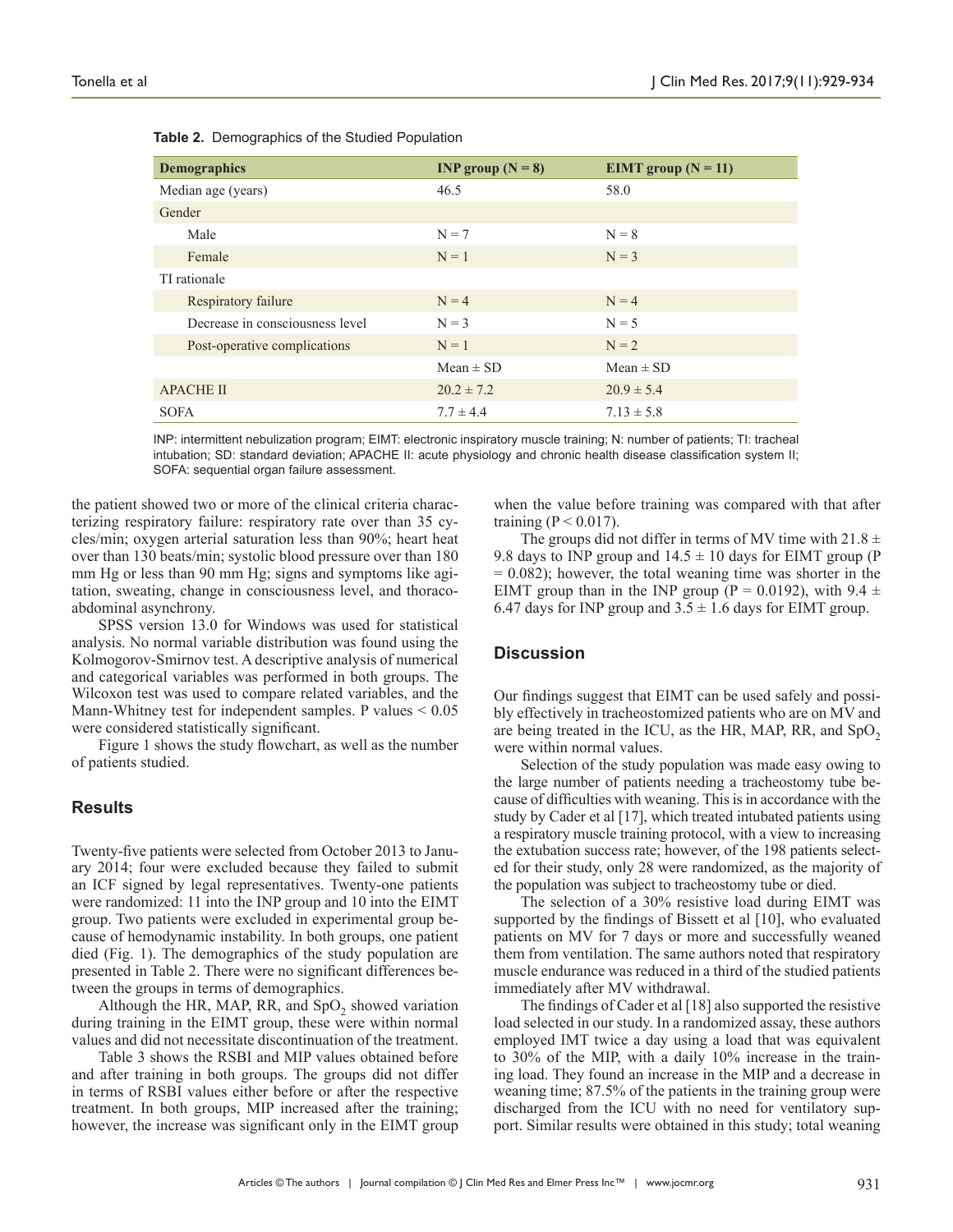

**Figure 1.** Study flowchart and the number of patients studied.

time was shorter in the EIMT group, and this was associated with significant MIP increase over the pre-training values (P  $= 0.017$ ). The proportion of ICU discharges showed a similar trend in this study, because all patients who had achieved respiratory autonomy were discharged from the ICU.

In a prospective study, Epstein et al [19] found that MVdependent patients who had been successfully weaned had an average MIP of 40 cm  $H<sub>2</sub>O$ . In contrast, patients for whom weaning had failed presented an average MIP of 20 cm H<sub>2</sub>O. In our study, the initial mean MIPs were  $43 \pm 16$  cm H<sub>2</sub>O and

**Table 3.** Distribution of MIP and RSBI Values in Both Groups

|                       | <b>INP</b> group |             | <b>EIMT</b> group       |             |
|-----------------------|------------------|-------------|-------------------------|-------------|
|                       | <b>Before</b>    | After       | <b>Before</b>           | After       |
| $RSBI$ (cycles/min/L) | $97 \pm 47$      | $80 \pm 34$ | $49 \pm 16$ $48 \pm 10$ |             |
|                       | $P = 0.49$       |             | $P = 0.249$             |             |
| $MIP$ (cm $H2O$ )     | $43 \pm 16$      | $53 \pm 19$ | $54 \pm 20$             | $61 \pm 17$ |
|                       | $P = 0.304$      |             | $P = 0.017$             |             |

INP: intermittent nebulization program; EIMT: electronic inspiratory muscle training; MIP: maximal inspiratory pressure; RSBI: rapid shallow breathing index.

 $54 \pm 20$  cm H<sub>2</sub>O for the INP and EIMT groups, respectively. Taken together, this may explain the successful weaning and respiratory autonomy reached in both groups.

Jubran et al [20] compared patients weaned using decreasing support pressure with those weaned using INP at specific times daily. Weaning time in the INP group was shorter than that in the support pressure group. Conversely, the weaning time in the EIMT group in our study was shorter than that of the INP group.

In our study, RSBI was not significantly different between the two groups, both before and after training; this is in contrast to the study by Cader et al [18]. However, the population in their study was mainly composed of elderly individuals who were on MV for a shorter period and were trained while still on tracheal intubation; both these factors may have contributed to the significant decrease in RSBI. In our study, each patient had been tracheostomized and had an MV time of  $21.8 \pm 9.8$ days in the INP group, and  $14.5 \pm 10$  days in the EIMT group; it is likely for this reason that the RSBI did not decrease. Furthermore, the RSBI value in the EIMT group in our study was already within the predictive value for successful ventilatory weaning, i.e., less than 104 cycles/min/L, with a mean of 49  $\pm$ 16 cycles/min/L. However, patients were not yet able to acquire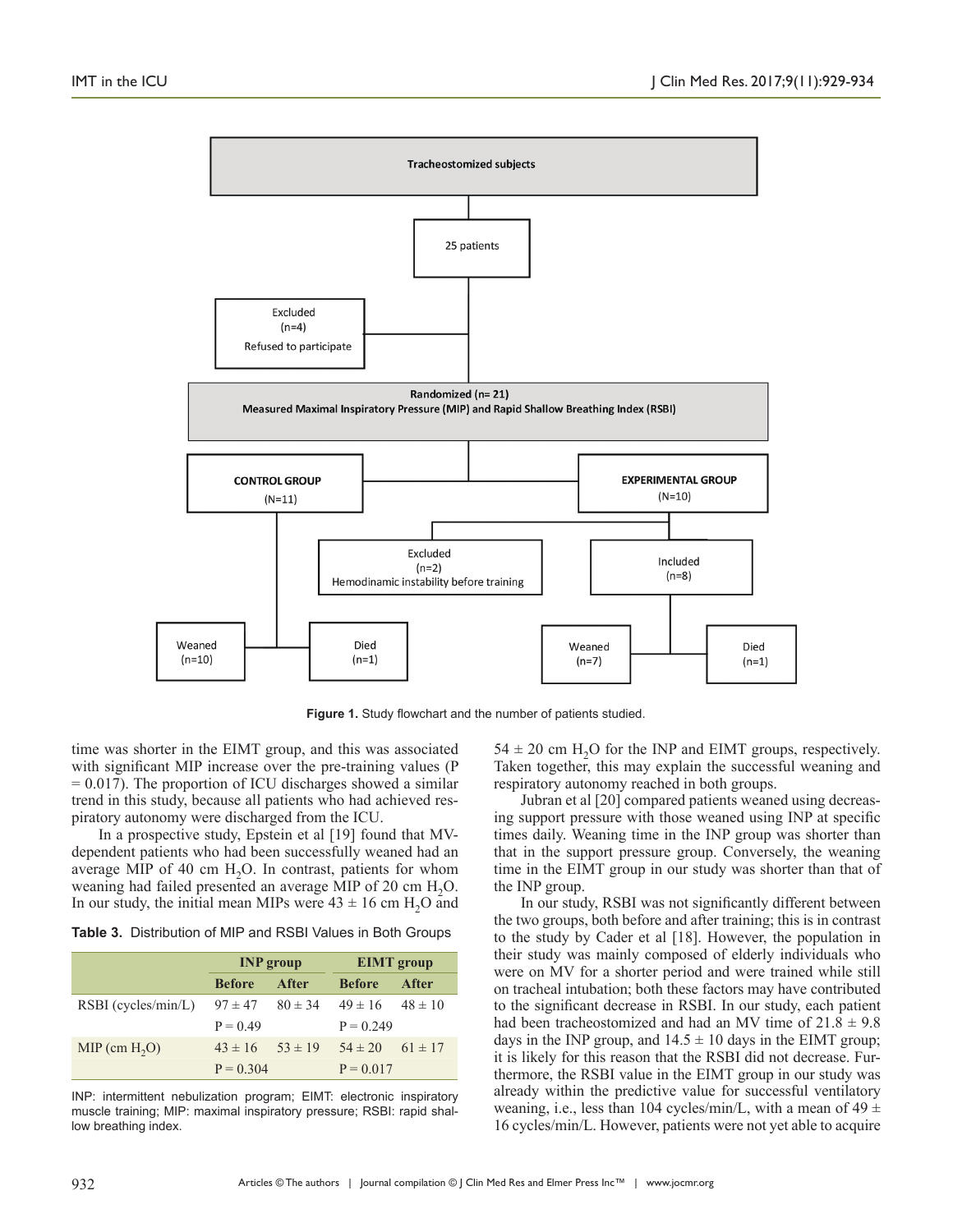respiratory autonomy without respiratory muscle training.

With regards to the safety of the electronic device, the present study was in accordance with several previous studies [11, 21, 22], all of which used the Threshold<sup>®</sup> IMT device in patients dependent on MV in the ICU. In contrast, we used the POWERbreathe® KH2 in such patients. Therefore, the POW-ERbreathe® KH2 is equally safe, because it did not significantly or sustainably affect the HR, MAP, RR, or  $SpO<sub>2</sub>$  of the patients enrolled in this study, during or after training.

It is important to highlight that the POWERbreathe® was initially meant exclusively for IMT in healthy and fit individuals (16 recreational runner athletes) [15]. Thus, it was necessary to determine the safety and applicability of the instrument in this "off-label" use, namely, the weaning of tracheostomy patients. Information is still scarce in the literature regarding the utility of electronic IMT devices in patients whose condition is severe. In a case study involving tracheostomized patient with neuromuscular disease who had been MV-dependent for 14 days, Souza et al [16] reported successful IMT using the POWERbreathe®; the study was carried out in an intermediate care unit. A 30-cm  $H<sub>2</sub>O$  increase in MIP was observed after 2 weeks, allowing MV discontinuation, decannulation, and initiation of non-invasive MV. Therefore, in accordance with the results of their study, the authors concluded that IMT was safe, as hemodynamic variables did not change to the point of interrupting the IMT, and there was no need to administer supplemental oxygen. More studies are necessary to understand when, how and for how long we need to implement the muscular training in intensive care medicine before and after weaning [23].

#### **Conclusions**

It can be concluded that the electronic IMT device is safe, as it did not adversely affect HR, MAP, and  $SpO<sub>2</sub>$  variations. In addition, it may be effective since it led to an increase in MIP over pre-training values, and weaning time was shorter than in the INP group. Shorter weaning times in particular may contribute to a decrease in the incidence of MV-associated pneumonia and in hospital-acquired infection, as well as to shorter hospitalization times and, consequently, lower morbidity and mortality and decreased hospitalization-related costs.

# **Acknowledgments**

The authors thank the research physiotherapists, students of specialization in physiotherapy, nurses, intensivists and PhD medical professors of the Intensive Care Unit of Clinics Hospital – UNICAMP for their help conducting research. Special thanks for the instrumental, technological support and partnership provided by Pedro Chocair and Angelina Wagner in the development of this research.

# **References**

1. Tobin MJ, Laghi F, Jubran A. Narrative review: venti-

lator-induced respiratory muscle weakness. Ann Intern Med. 2010;153(4):240-245.

- 2. Levine S, Nguyen T, Taylor N, Friscia ME, Budak MT, Rothenberg P, Zhu J, et al. Rapid disuse atrophy of diaphragm fibers in mechanically ventilated humans. N Engl J Med. 2008;358(13):1327-1335.
- 3. Hermans G, Agten A, Testelmans D, Decramer M, Gayan-Ramirez G. Increased duration of mechanical ventilation is associated with decreased diaphragmatic force: a prospective observational study. Crit Care. 2010;14(4):R127.
- 4. Arroliga A, Frutos-Vivar F, Hall J, Esteban A, Apezteguia C, Soto L, Anzueto A, et al. Use of sedatives and neuromuscular blockers in a cohort of patients receiving mechanical ventilation. Chest. 2005;128(2):496-506.
- 5. Pelosi P, Ferguson ND, Frutos-Vivar F, Anzueto A, Putensen C, Raymondos K, Apezteguia C, et al. Management and outcome of mechanically ventilated neurologic patients. Crit Care Med. 2011;39(6):1482-1492.
- 6. Brochard L, Thille AW. What is the proper approach to liberating the weak from mechanical ventilation? Crit Care Med. 2009;37(10 Suppl):S410-415.
- 7. Esteban A, Anzueto A, Frutos F, Alia I, Brochard L, Stewart TE, Benito S, et al. Characteristics and outcomes in adult patients receiving mechanical ventilation: a 28-day international study. JAMA. 2002;287(3):345-355.
- 8. Penuelas O, Frutos-Vivar F, Fernandez C, Anzueto A, Epstein SK, Apezteguia C, Gonzalez M, et al. Characteristics and outcomes of ventilated patients according to time to liberation from mechanical ventilation. Am J Respir Crit Care Med. 2011;184(4):430-437.
- 9. Dasta JF, McLaughlin TP, Mody SH, Piech CT. Daily cost of an intensive care unit day: the contribution of mechanical ventilation. Crit Care Med. 2005;33(6):1266-1271.
- 10. Bissett B, Leditschke IA, Neeman T, Boots R, Paratz J. Weaned but weary: one third of adult intensive care patients mechanically ventilated for 7 days or more have impaired inspiratory muscle endurance after successful weaning. Heart Lung. 2015;44(1):15-20.
- 11. Bissett BM, Leditschke IA, Paratz JD, Boots RJ. Protocol: inspiratory muscle training for promoting recovery and outcomes in ventilated patients (IMPROVe): a randomised controlled trial. BMJ Open. 2012;2(2):e000813.
- 12. Martin AD, Smith BK, Davenport PD, Harman E, Gonzalez-Rothi RJ, Baz M, Layon AJ, et al. Inspiratory muscle strength training improves weaning outcome in failure to wean patients: a randomized trial. Crit Care. 2011;15(2):R84.
- 13. Bissett B, Leditschke IA, Green M. Specific inspiratory muscle training is safe in selected patients who are ventilator-dependent: a case series. Intensive Crit Care Nurs. 2012;28(2):98-104.
- 14. Tong TK, McConnell AK, Lin H, Nie J, Zhang H, Wang J. "Functional" inspiratory and core muscle training enhances running performance and economy. J Strength Cond Res. 2016;30(10):2942-2951.
- 15. McConnell AK, Griffiths LA. Acute cardiorespiratory responses to inspiratory pressure threshold loading. Med Sci Sports Exerc. 2010;42(9):1696-1703.
- 16. Cordeiro de Souza L, Campos JF, Daher LP, Furtado